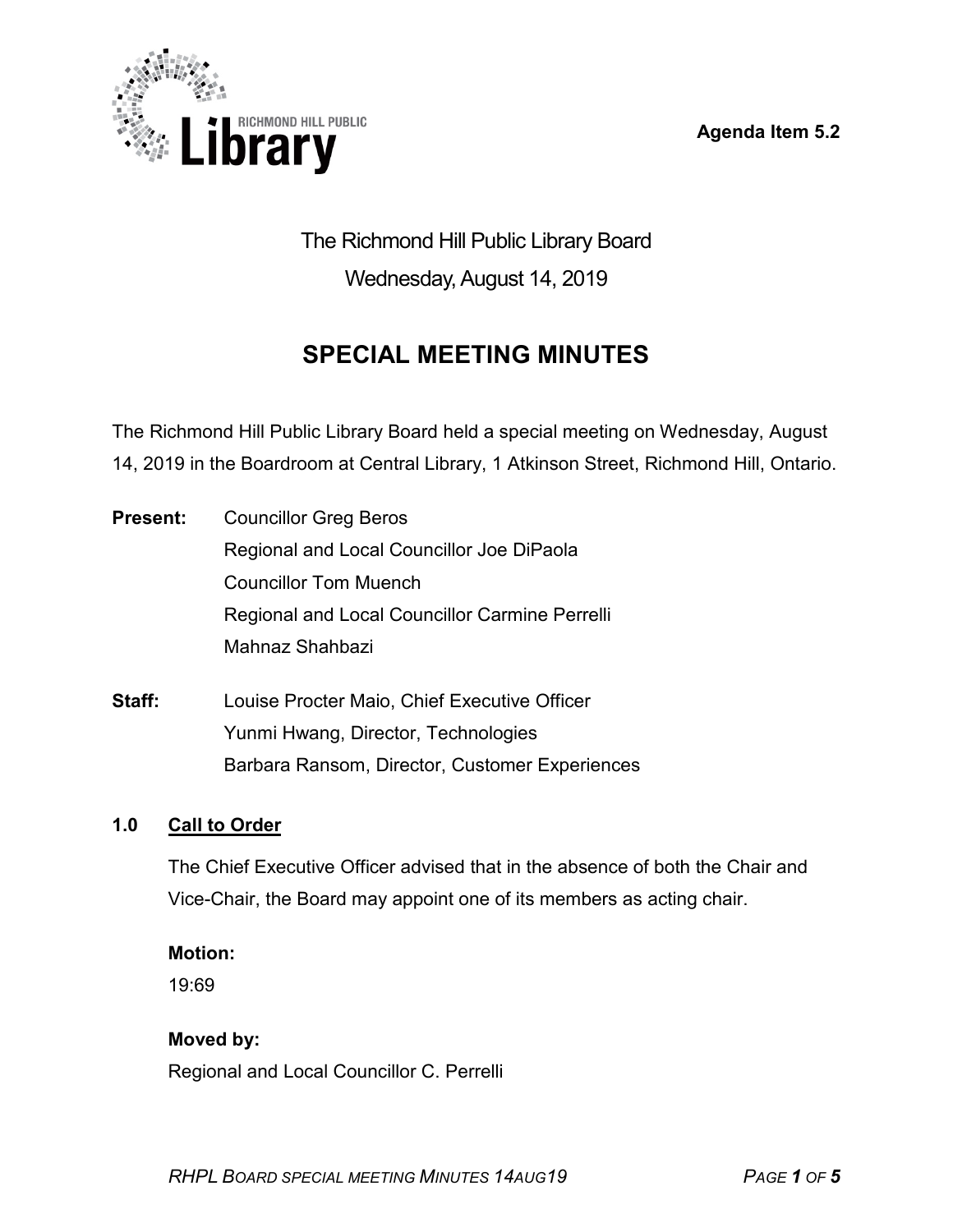#### **Seconded by:**

Regional and Local Councillor J. DiPaola

**THAT** Councillor G. Beros be appointed Acting Chair for the August 14, 2019 Special Meeting of the Library Board.

#### **CARRIED**

The Acting Chair, Councillor G. Beros, called the meeting to order at 7:01 p.m.

#### **2.0 Regrets**

#### **3.0 Absent**

- D. Bishop, Chair
- S. Chait

#### **4.0 Adoption of Agenda**

#### **Motion:**

19:70

#### **Moved by:**

Regional and Local Councillor J. DiPaola

#### **Seconded by:**

Councillor T. Muench

**THAT** the Agenda of August 14, 2019 be adopted.

#### **CARRIED**

#### **5.0 Disclosure of Pecuniary Interest and the General Nature Thereof**

There were no disclosures of pecuniary interest.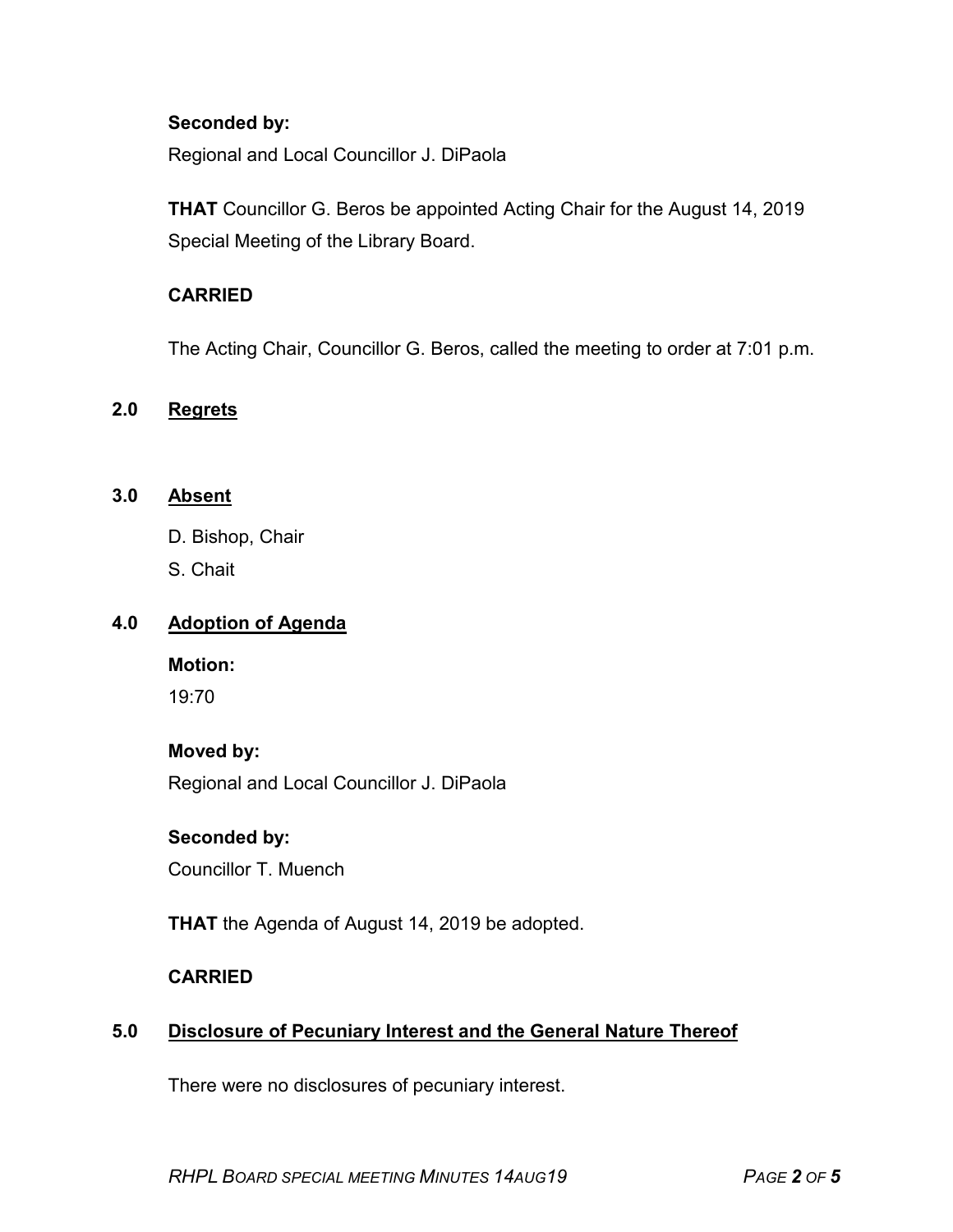#### **6.0 New Business**

# **6.1 Options that can make the Richmond Hill Library system more efficient and provide more / improved services**

#### **Motion:**

19:71

# **Moved by:** Councillor T. Muench

#### **Seconded by:**

Regional and Local Councillor J. DiPaola

**WHEREAS** the Library Board wants Richmond Hill Libraries to be as efficient as possible in order to enhance front line service;

**WHEREAS** the City of Richmond Hill has staff expertise on service level review and acquiring process efficiencies through continuous improvement methodologies;

#### **THEREFORE** be it resolved:

**THAT** the Library CEO, Louise Procter Maio, meet with City Manager, Neil Garbe, within the next week, to discuss opportunities and engage the City to conduct a review and provide a final report to the Library Board; and

**THAT** the report from the City Manager contain recommendations for Board consideration regarding opportunities to eliminate duplication of administrative functions performed by both the City and the Library and streamline service delivery; and

**THAT** the Library Board direct the Library CEO to provide the City Manager or his delegate all requested information such as, but not limited to, the organizational chart; staffing allocations; job descriptions; the detailed budget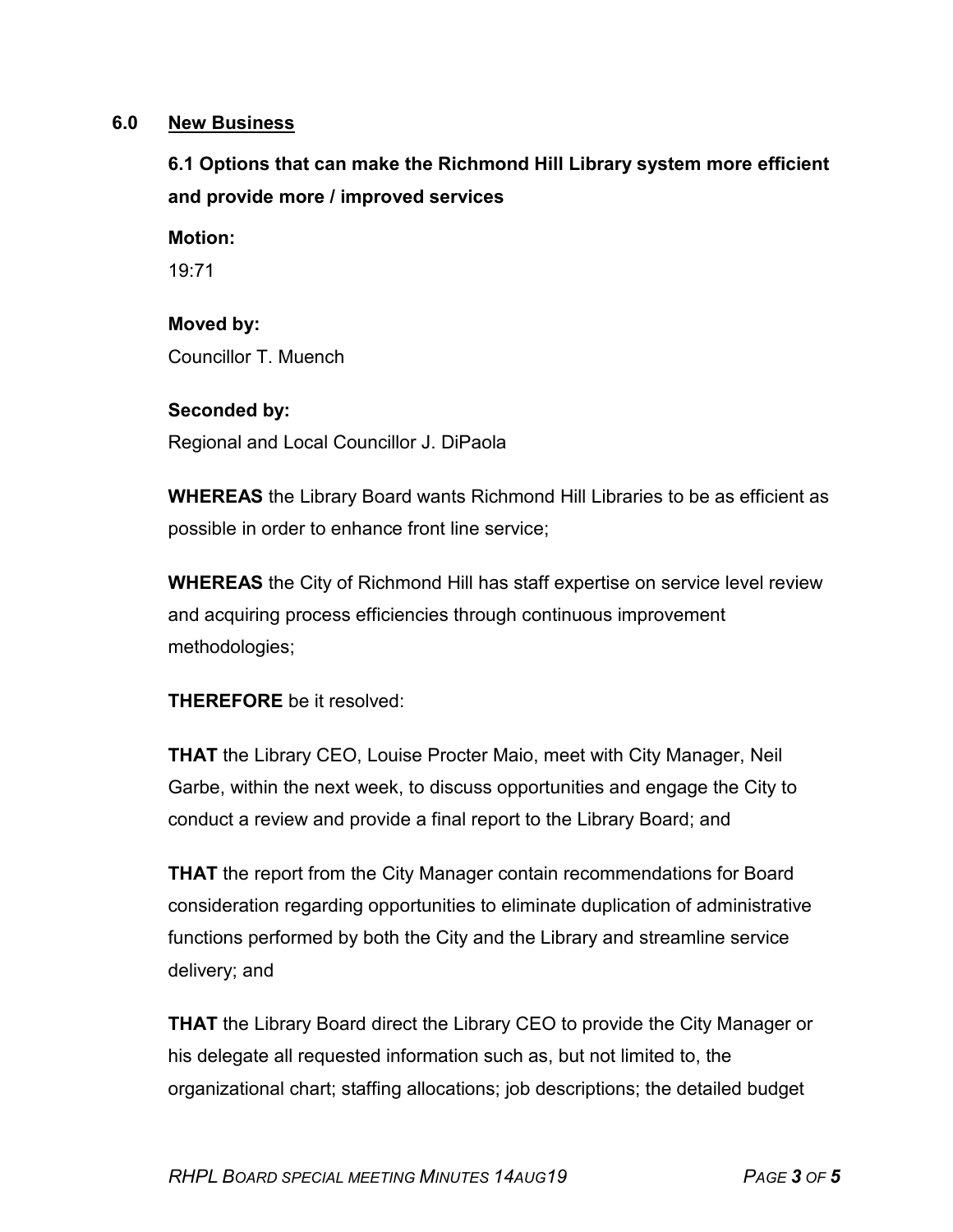breakdown of each service area; year to date financial projections; financial contractual commitments, process mapping; and key performance indicators by August 30, 2019; and

**THAT** the Library Board request the Library CEO provide the Library Board with the City's report at its meeting October 17, 2019 with their findings; and

**THAT** the Library CEO invite the City Manager and/or his delegate to the October 17, 2019 Board meeting to respond to any questions the Board may have.

#### **CARRIED**

#### **7.0 Member Announcements**

#### **8.0 Date of Next Meetings**

The next Regular Meeting of the Library Board will be held on: **Thursday, September 19, 2019 at 7:30 p.m. at Central Library.**

#### **9.0 Adjournment**

**Motion:**  19:72

## **Moved By:**

Regional and Local Councillor C. Perrelli

### **Seconded by:**

Regional and Local Councillor J. DiPaola

**THAT** the meeting be adjourned at 7:10 p.m.

## **CARRIED**